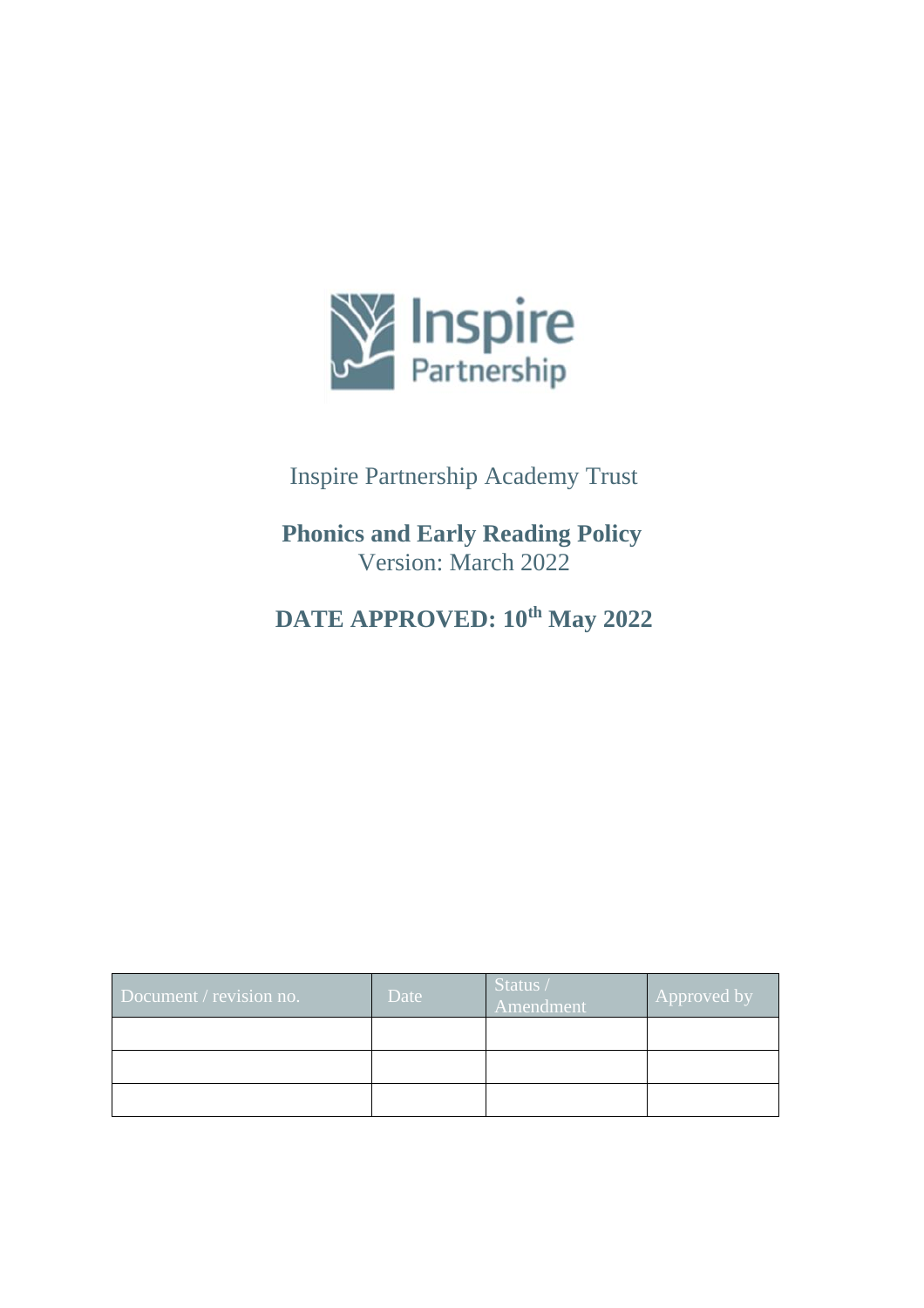

# **Contents**

| $\mathbf 1$             |     |                                                                   |
|-------------------------|-----|-------------------------------------------------------------------|
| $\overline{2}$          |     |                                                                   |
|                         | 2.1 |                                                                   |
|                         | 2.2 |                                                                   |
| 3 <sup>1</sup>          |     |                                                                   |
|                         | 3.1 |                                                                   |
|                         | 3.2 |                                                                   |
|                         | 3.3 |                                                                   |
|                         | 3.4 | Teaching Reading: Reading practice sessions 3 three times a week4 |
|                         | 3.5 |                                                                   |
|                         | 3.6 |                                                                   |
|                         | 4.4 |                                                                   |
| $\overline{\mathbf{4}}$ |     |                                                                   |
|                         | 4.1 |                                                                   |
|                         | 4.2 |                                                                   |
|                         | 4.4 |                                                                   |
|                         | 4.5 |                                                                   |

# **Introduction**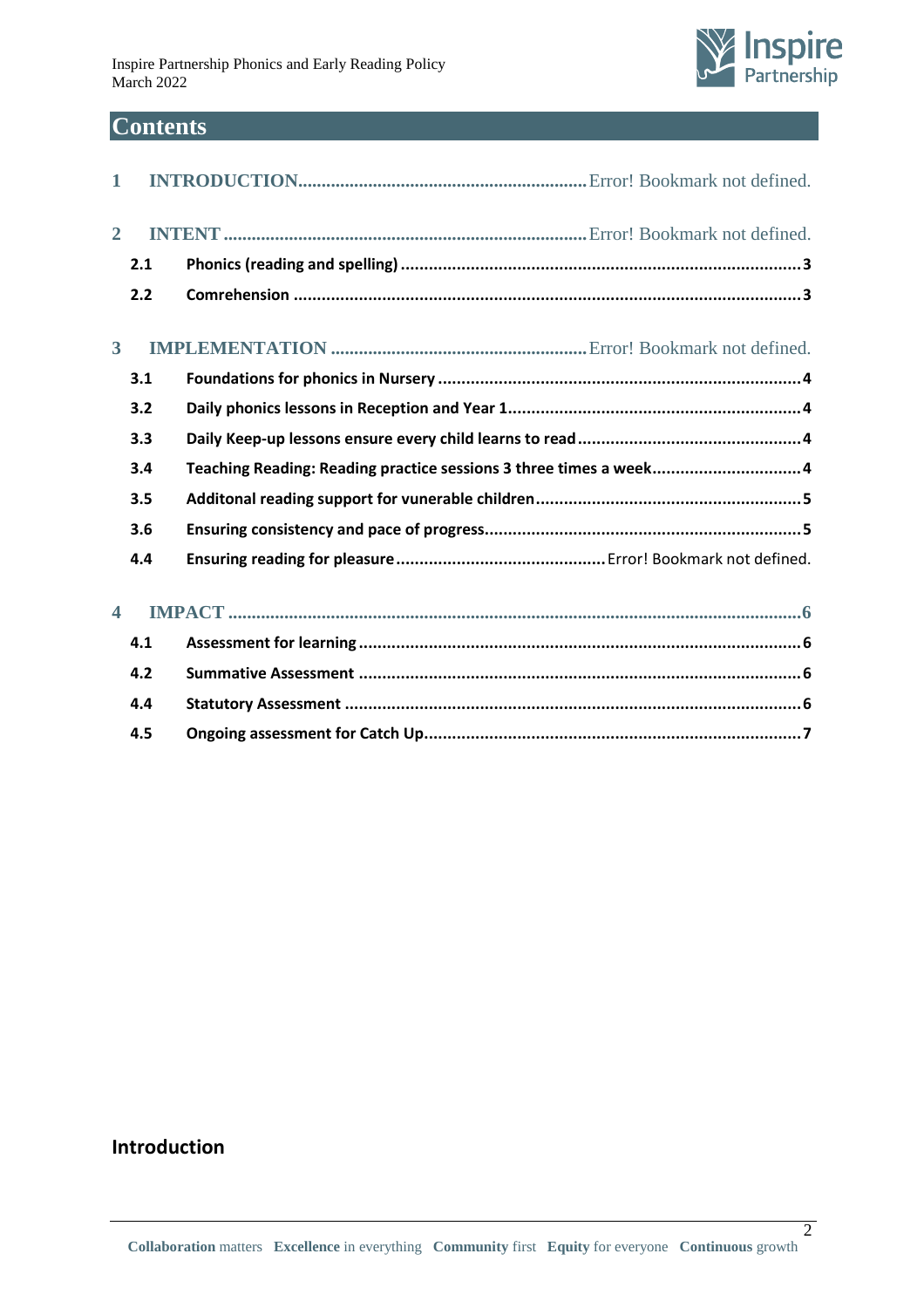

At the Inspire Partnership, it is essential that our approach to teaching phonics and reading is accessible to all learners, progressive and based on current best practice and research. We want our children to learn to read so that they all can read to learn.

# **Intent**

## **Phonics (reading and spelling)**

At **Rockliffe Manor Primary School**, we believe that all our children can become fluent readers and writers. This is why we teach reading through *Little Wandle Letters and Sounds Revised*, which is a systematic and synthetic phonics programme. We start teaching phonics in Nursery/Reception and follow the *[Little Wandle Letters and Sounds Revised](https://wandlelearningtrust.sharepoint.com/sites/WTSA2/Shared%20Documents/Forms/AllItems.aspx?csf=1&web=1&e=dA5Kg8&cid=c07c4b6e%2D7eff%2D4834%2Db0a2%2De34e77f1195a&FolderCTID=0x0120002B68E4606EDEEB42917E483D1520364F&id=%2Fsites%2FWTSA2%2FShared%20Documents%2FLetters%20and%20Sounds%2FLetters%20and%20Sounds%20Revised%2FSigned%20off%20files%2FProgramme%20Overview%5FReception%20and%20Year%201%2Epdf&parent=%2Fsites%2FWTSA2%2FShared%20Documents%2FLetters%20and%20Sounds%2FLetters%20and%20Sounds%20Revised%2FSigned%20off%20files)* progression, which ensures children build on their growing knowledge of the alphabetic code, mastering phonics to read and spell as they move through school.

As a result, all our children are able to tackle any unfamiliar words as they read. At **Rockliffe Manor**, we also model the application of the alphabetic code through phonics in shared reading and writing, both inside and outside of the phonics lesson and across the curriculum. We have a strong focus on language development for our children because we know that speaking and listening are crucial skills for reading and writing in all subjects.

## **Comprehension**

At **Rockliffe Manor,** we value reading as a crucial life skill. By the time children leave us, they read confidently for meaning and regularly enjoy reading for pleasure. Our readers are equipped with the tools to tackle unfamiliar vocabulary. We encourage our children to see themselves as readers for both pleasure and purpose.

Because we believe teaching every child to read is so important, we have a Phonics and Early Reading Leader who drives the early reading programme in our school. This person is highly skilled at teaching phonics and reading, and they monitor and support our reading team, so everyone teaches with fidelity to the *Little Wandle Letters and Sounds Revised* programme. They work with Leaders across the Trust to ensure the quality of provision and practice remains high.

# **Implementation**

## **Foundations for phonics in Nursery**

- We provide a balance of child-led and adult-led experiences for all children that meet the curriculum expectations for 'Communication and language' and 'Literacy'. These include:
	- o sharing high-quality stories and poems
	- o learning a range of nursery rhymes and action rhymes
	- $\circ$  activities that develop focused listening and attention, including oral blending
	- o attention to high-quality language.
- We ensure Nursery children are well prepared to begin learning grapheme-phoneme correspondences (GPCs) and blending in Reception.

## **Daily phonics lessons in Reception and Year 1**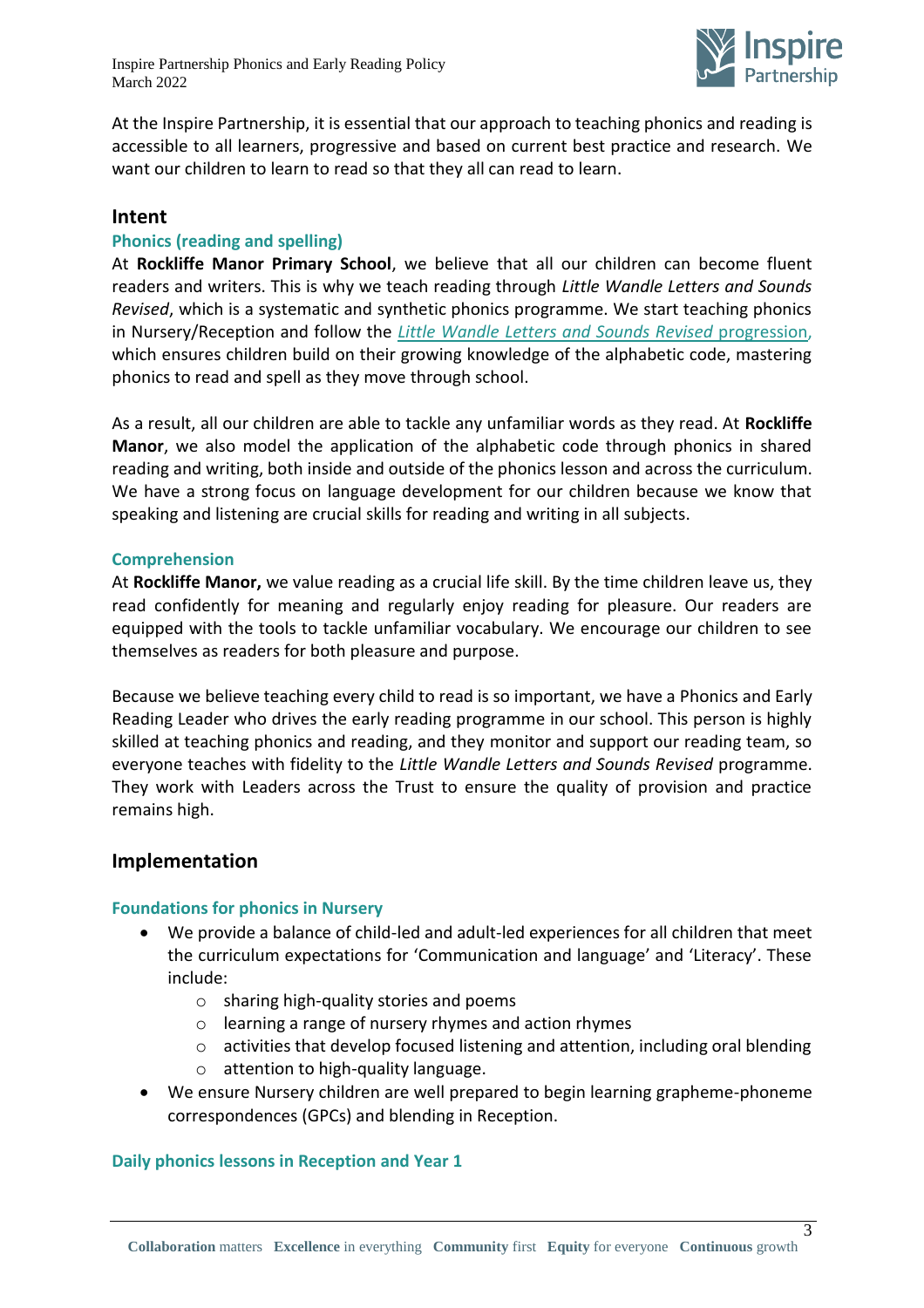

- We teach phonics for 30 minutes a day. In Reception, we build from 10-minute lessons, with additional daily oral blending games, to the full-length lesson as quickly as possible. Each Friday, we review the week's teaching to help children become fluent readers.
- Children make a strong start in Reception: teaching begins in Week 2 of the Autumn term.
- We follow the *[Little Wandle Letters and Sounds Revised](https://wandlelearningtrust.sharepoint.com/sites/WTSA2/Shared%20Documents/Forms/AllItems.aspx?csf=1&web=1&e=dA5Kg8&cid=c07c4b6e%2D7eff%2D4834%2Db0a2%2De34e77f1195a&FolderCTID=0x0120002B68E4606EDEEB42917E483D1520364F&id=%2Fsites%2FWTSA2%2FShared%20Documents%2FLetters%20and%20Sounds%2FLetters%20and%20Sounds%20Revised%2FSigned%20off%20files%2FProgramme%20Overview%5FReception%20and%20Year%201%2Epdf&parent=%2Fsites%2FWTSA2%2FShared%20Documents%2FLetters%20and%20Sounds%2FLetters%20and%20Sounds%20Revised%2FSigned%20off%20files)* expectations of progress:
	- o Children in Reception are taught to read and spell words using Phase 2 and 3 GPCs, and words with adjacent consonants (Phase 4) with fluency and accuracy.
	- o Children in Year 1 review Phase 3 and 4 and are taught to read and spell words using Phase 5 GPCs with fluency and accuracy.

# **Daily Keep-up lessons ensure every child learns to read**

- Any child who needs additional practice has daily Keep-up support, taught by a fully trained adult. Keep-up lessons match the structure of class teaching, and use the same procedures, resources and mantras, but in smaller steps with more repetition, so that every child secures their learning.
- We timetable daily phonics lessons for any child in Year 2 or 3 who is not fully fluent at reading or has not passed the Phonics screening check. These children urgently need to catch up, so the gap between themselves and their peers does not widen. We use the *Little Wandle Letters and Sounds Revised* assessments to identify the gaps in their phonic knowledge and teach to these using the Keep-up resources – at pace.
- If any child in Year 3 to 6 has gaps in their phonic knowledge when reading or writing, we plan phonics 'catch-up' lessons to address specific reading/writing gaps. These short, sharp lessons last 10 minutes and take place at least three times a week.

# **Teaching reading: Reading practice sessions three times a week**

- We teach children to read through reading practice sessions three times a week. These:
	- o are taught by a fully trained adult to small groups of approximately six children
	- o use books matched to the children's secure phonic knowledge using the *Little Wandle Letters and Sounds Revised* assessments and book matching grids on pages 11–20 of ['Application of phonics to reading'](https://www.littlewandlelettersandsounds.org.uk/wp-content/uploads/2021/11/LS-KEY-GUIDANCE-APPLICATION-OF-PHONICS-NEW-PD03-1.pdf) Children are only exposed to books that contain words with sounds they are secure in.
	- o are monitored by the class teacher, who rotates and works with each group on a regular basis.
- Each reading practice session has a clear focus, so that the demands of the session do not overload the children's working memory. The reading practice sessions have been designed to focus on three key reading skills:
	- o decoding
	- o prosody: teaching children to read with understanding and expression
	- o comprehension: teaching children to understand the text.
- In Reception these sessions start in Week 4. Children who are not yet decoding have daily additional blending practice in small groups, so that they quickly learn to blend and can begin to read books.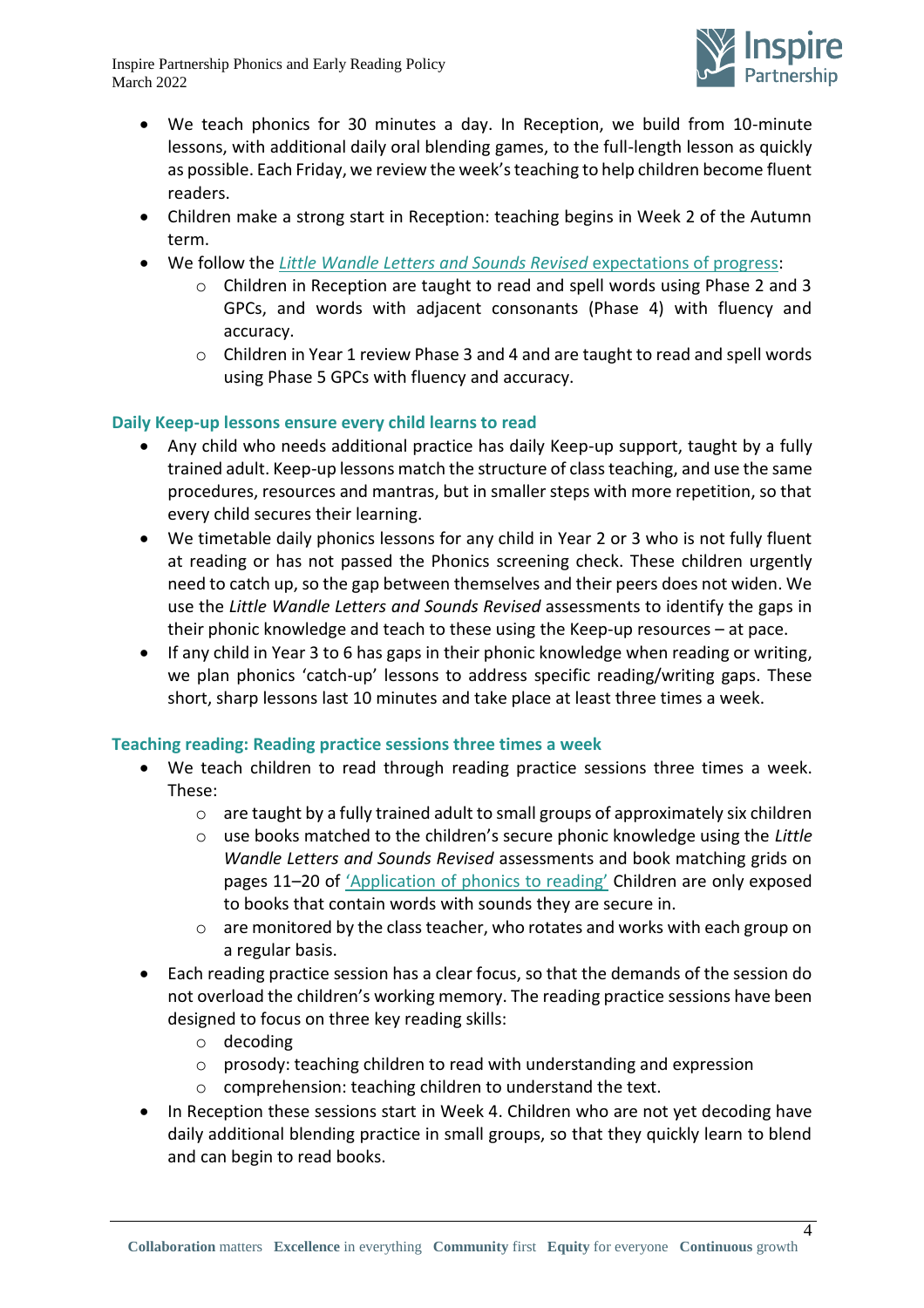

• In Year 2 and for those having Catch-Up Sessions in KS2, we continue to teach reading in this way for any children who still need to practise reading with decodable books.

#### **Home reading**

- The decodable reading practice books are available online via Big Cats ebooks and children can take home books every week to share at home with an adult. These books are matched to the book that they have been reading in class and follow a cumulative order of progression. This means that children are confident to read this book with little support, at around 90% fluency.
- We have delivered workshops and model lessons for parents to understand how we teach their children to read
- Reading for pleasure books also go home for parents to share and read to children.
- We use the *Little Wandle [Letters and Sounds Revised](https://www.littlewandlelettersandsounds.org.uk/resources/for-parents/)* parents' resources to engage our families and share information about phonics, the benefits of sharing books, how children learn to blend and other aspects of our provision, both online and through workshops.

#### **Additional reading support for vulnerable children**

• Children in Reception and Year 1 who are receiving additional phonics Keep-up sessions read their reading practice book to an adult daily.

#### **Ensuring consistency and pace of progress**

- Every teacher and teaching assistant in our school has been trained to teach reading, so we have the same expectations of progress. We all use the same language, routines and resources to teach children to read so that we lower children's cognitive load.
- Any new staff member, has to do LW training as a part of their induction so that they can help with the delivery of LW teaching and learning.
- Weekly content grids map each element of new learning to each day, week and term for the duration of the programme.
- Lesson templates, Prompt cards and How to videos ensure teachers all have a consistent approach and structure for each lesson.
- The Reading Leader and SLT regularly monitor and observe teaching; they use the summative data to identify children who need additional support and gaps in learning.

#### **Ensuring reading for pleasure**

*'Reading for pleasure is the single most important indicator of a child's success.'* (OECD 2002) *'The will influences the skill and vice versa.'* (OECD 2010)

We value reading for pleasure highly and work hard as a school to grow our Reading for Pleasure pedagogy.

• We read to children every day. We choose these books carefully as we want children to experience a wide range of books, including books that reflect the children at **Rockliffe Manor** and our local community as well as books that open windows into other worlds and cultures. Each school has its own carefully selected reading canon aimed to build children's cultural capital.